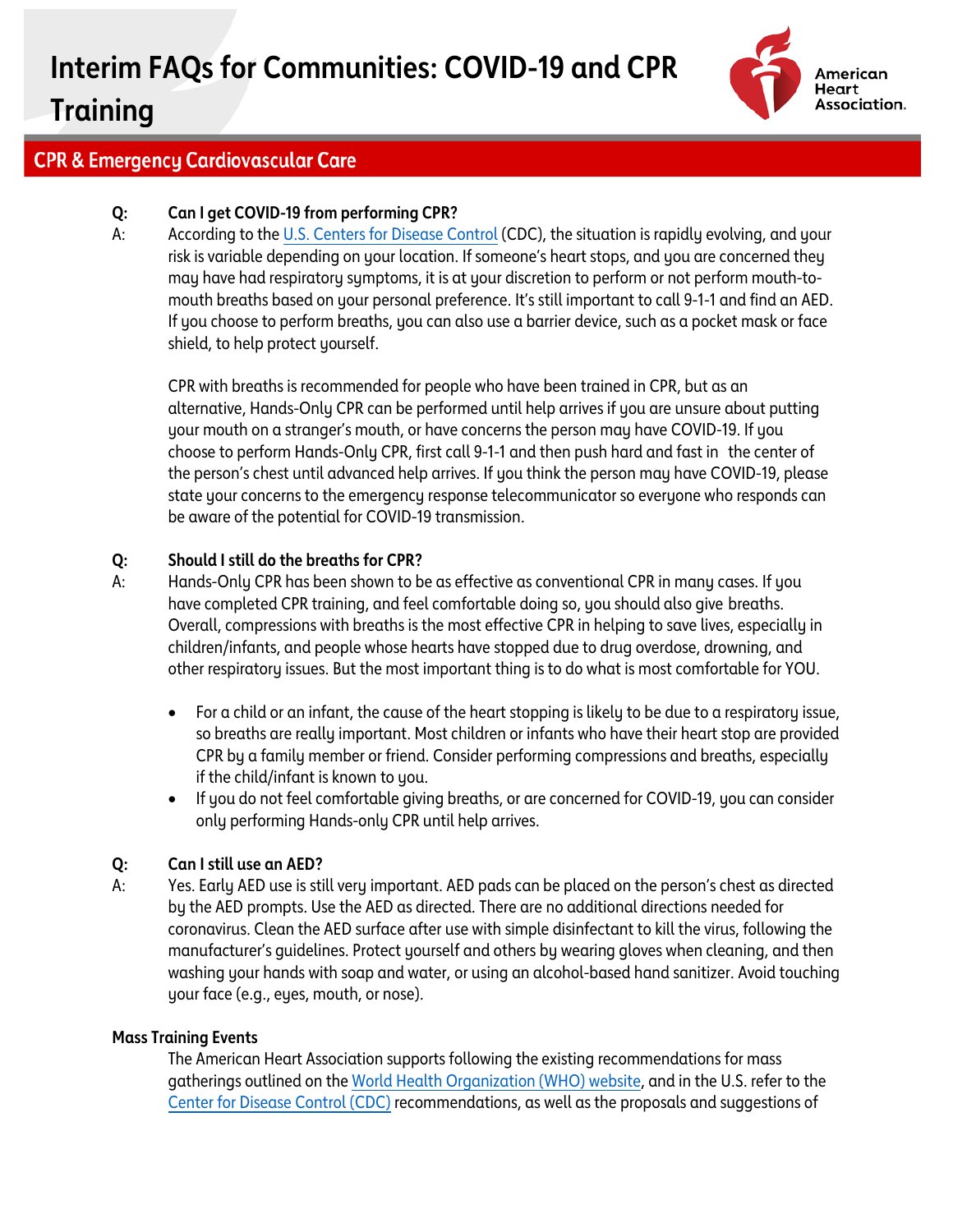# **Interim FAQs for Communities: COVID-19 and CPR**



## **Training**

## **CPR & Emergency Cardiovascular Care**

the national, state, and local public health authorities which will have the most up-to-date facts and will provide information on basic protective measures against COVID-19. Also, anyone who does not feel comfortable gathering for large events should not attend mass trainings. And, we urge anyone feeling ill to stay home.

#### **Q: What is a novel coronavirus? And what is COVID-19?**

**A:** A novel coronavirus is a new coronavirus that has not been previously identified. The virus causing coronavirus disease 2019 (COVID-19), is not the same as the [coronaviruses that commonly circulate](https://www.cdc.gov/coronavirus/types.html) [among humans](https://www.cdc.gov/coronavirus/types.html) and cause mild illness, like the common cold. COVID-19 is a new disease, caused be a novel (or new) coronavirus that has not previously been seen in humans. (Source: [CDC,](https://www.cdc.gov/coronavirus/2019-ncov/faq.html) accessed 3/11/2020)

#### **Q: How does it spread?**

**A:** The virus is thought to spread mainly from person-to-person, between people who are in close contact with one another (within about 6 feet) and through respiratory droplets produced when an infected person coughs or sneezes. These droplets can land in the mouths or noses of people who are nearby or possibly be inhaled into the lungs.

People are thought to be most contagious when they are most symptomatic (the sickest). Some spread might be possible before people show symptoms; there have been reports of this occurring with this new coronavirus, but this is not thought to be the main way the virus spreads. (Source: [CDC\)](https://www.cdc.gov/coronavirus/2019-ncov/about/transmission.html)

#### **Q: Can I catch COVID-19 from surfaces?**

**A:** It may be possible that a person can get COVID-19 by touching a surface or object that has the virus on it and then touching their own mouth, nose, or possibly their eyes, but this is not thought to be the main way the virus spreads. (Source[: CDC\)](https://www.cdc.gov/coronavirus/2019-ncov/about/transmission.html)

#### **Q: What are the symptoms of COVID-19?**

**A:** Reported illnesses have ranged from mild symptoms to severe illness and death for confirmed COVID-19 cases. Symptoms may appear 2-14 days after exposure and may include fever, cough and shortness of breath. Older people, and those with underlying medical problems like heart disease, diabetes, or lung disease are more likely to develop serious illness. Call your doctor if you develop symptoms and have been in close contact with a person known to have COVID-19, or have recently traveled from an area with [widespread or ongoing community spread of COVID-19.](https://www.cdc.gov/coronavirus/2019-ncov/about/transmission.html#geographic) (Source: [CDC\)](https://www.cdc.gov/coronavirus/2019-ncov/about/symptoms.html)

#### **Q: How do I know how many people have COVID-19 in my community?**

**A:** The rates of COVID-19 vary by location, however, the situation is rapidly evolving, so it is important to follow the recommendations of th[e CDC,](https://www.cdc.gov/coronavirus/2019-nCoV/summary.html) [WHO,](https://www.who.int/emergencies/diseases/novel-coronavirus-2019) local/state/federal government and/or your local public health department on the current rates of COVID-19 in your community.